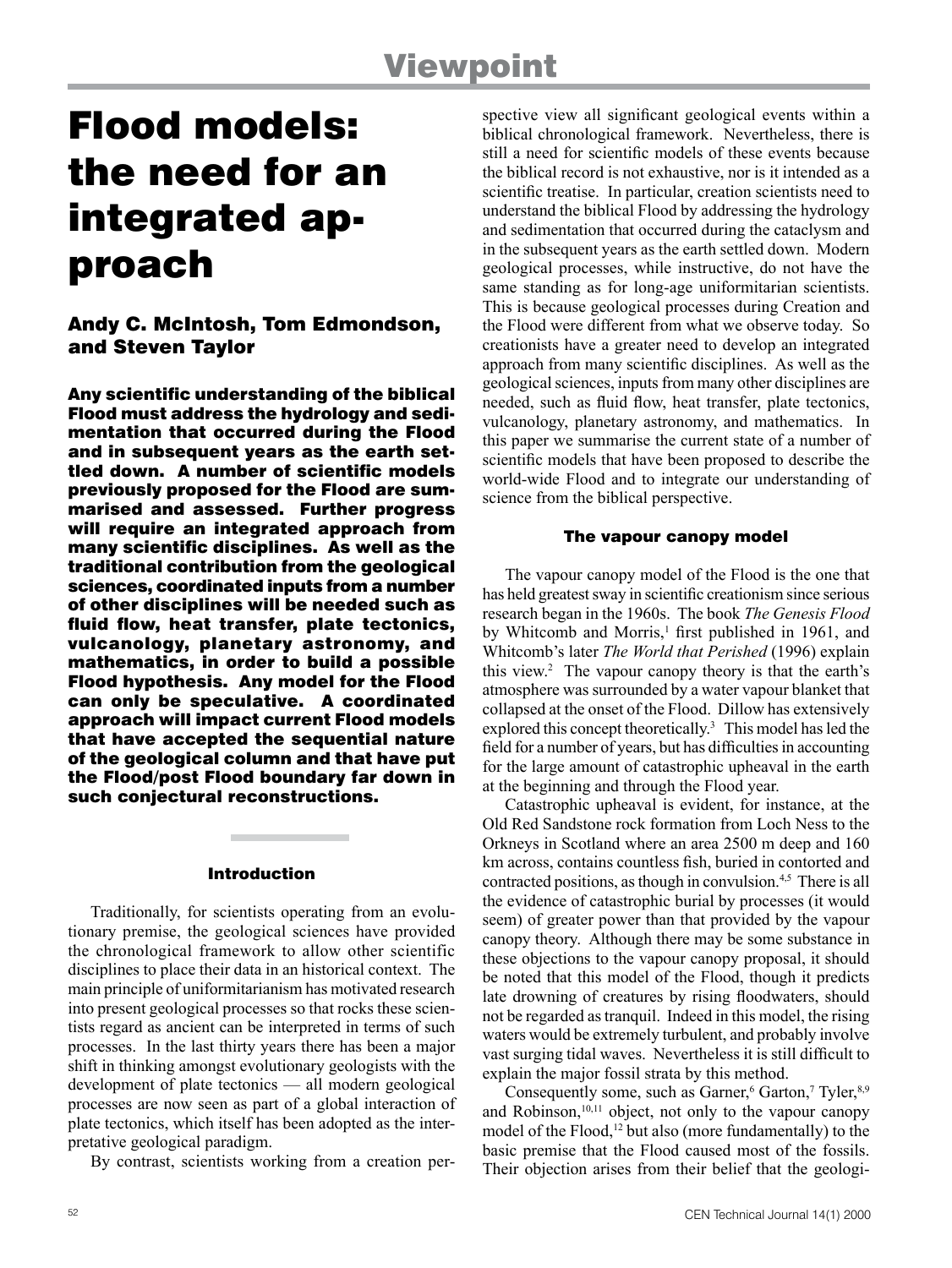shows that there are dinosaur tracks all the way from the Cretaceous to the Tertiary and Quaternary rocks.<sup>7</sup> He concludes that this must be evidence of post-Flood activity. Tyler believes the vast chalk deposits (usually taken to be the crushed remains of marine shells) need decades to form and also concludes that the Cretaceous is

Because of such evidence, critics of Flood fossilisation in general, and the Whitcomb and Morris model of the Flood in particular, have maintained that the Flood/post-Flood boundary is low down in the geological record, in the Paleozoic, as explained by Tyler.<sup>9</sup> (This geological column term is used simply for communication purposes. The order of the strata may well be incorrect for reasons outlined later.) Such critics have maintained that all Flood models which attribute most fossils to the Flood, are incorrect, and propose that the Flood left no trace whatsoever of **all** air-breathing land



*Calculated vertical temperature profile for a vapour canopy model of the earth's atmosphere compared with the temperature profile today (after Rush and Vardiman).50 Theoretical models of postulated pre-Flood vapour canopies are used to explore whether it is feasible to postulate significant quantities of water in the atmosphere above the earth. In this example, only 50 cm of precipitable water is stored but this raises the surface temperature of the earth to above 100 °C.*

cal column represents a real time sequence (though on a fast time-scale of the one-year Flood followed by many post-Flood disasters). Because there is evidence deep in this geological column that many animals were alive on land, and yet are buried above waterborne sediments, they propose that most of the geological column was deposited after the Flood. Thus, they propose that the Flood removed all trace of land air-breathing creatures and that most of the fossils found on the earth were buried by post-Flood catastrophes. Known as the 'European Flood model', we have sought to show in a companion article<sup>13</sup> that biblically, this is greatly straining the straightforward meaning of Gen. 6–9. Here we seek to show that to regard the geological column as a true chronological record is at best a questionable assumption. We agree with Froede that there needs to be a complete rethink of how to interpret the geological layering so evident in the rocks.<sup>14,15</sup> Woodmorappe rightly points out that the way the supposed ten periods are assigned can be quite subjective.<sup>16</sup> In this paper we question whether we really yet have any firm grasp of the way all the strata have been laid down. Even the basic notion that 'bottom is oldest' is not proven.<sup>17</sup>

One of the major difficulties raised by Flood models of fossilisation (including the canopy theory) is the problem of dinosaur nest sites within the fossil record. These certainly pose quite a difficult problem to solve in the context of Flood sedimentation.

Garner points out that the eggs are obviously in neat patterns, suggesting that they have to be regarded as *in situ*, and cannot be accounted for by sediments deposited elsewhere and transported in before final fossilisation.<sup>6</sup> Garton creatures — the so called 'blot out' theory.

In a companion paper, $13$  we give important biblical reasons why fossils are the most natural evidence expected from the Flood. However these authors are right to criticise the vapour canopy model if it does not provide enough sedimentation to achieve such a vast thickness of fossilcontaining strata. This is why we discuss other models in this paper, which, we believe, yield a more plausible picture of the Flood year.

post-Flood.8

#### The hydroplate model

The hydroplate theory has the advantage of explaining great devastation in the first 40 days. This theory for the catastrophic formation of the sedimentary rock layers during the Flood has been proposed by Dr Walter Brown (former chief of Science and Technological Studies at the Air War College, and Associate Professor at the U.S. Air Academy).<sup>18-20</sup>

The main proposal for the origin of the Flood waters is massive catastrophism in the first 40 days of the Flood. (We agree with the European Flood proponents that the initial devastation was exceedingly great, but we dispute that there remains no evidence of the *mabbul* and its effects on creatures in the geological record.) The Brown hypothesis<sup>18,20</sup> is that the Earth's crust was fractured (maybe by an impact), releasing vast subterranean waters (the *'fountains of the great deep'*) under great pressure into the atmosphere, perhaps as high as 30 km. Brown's model essentially deals with water, but in the following continental drift phase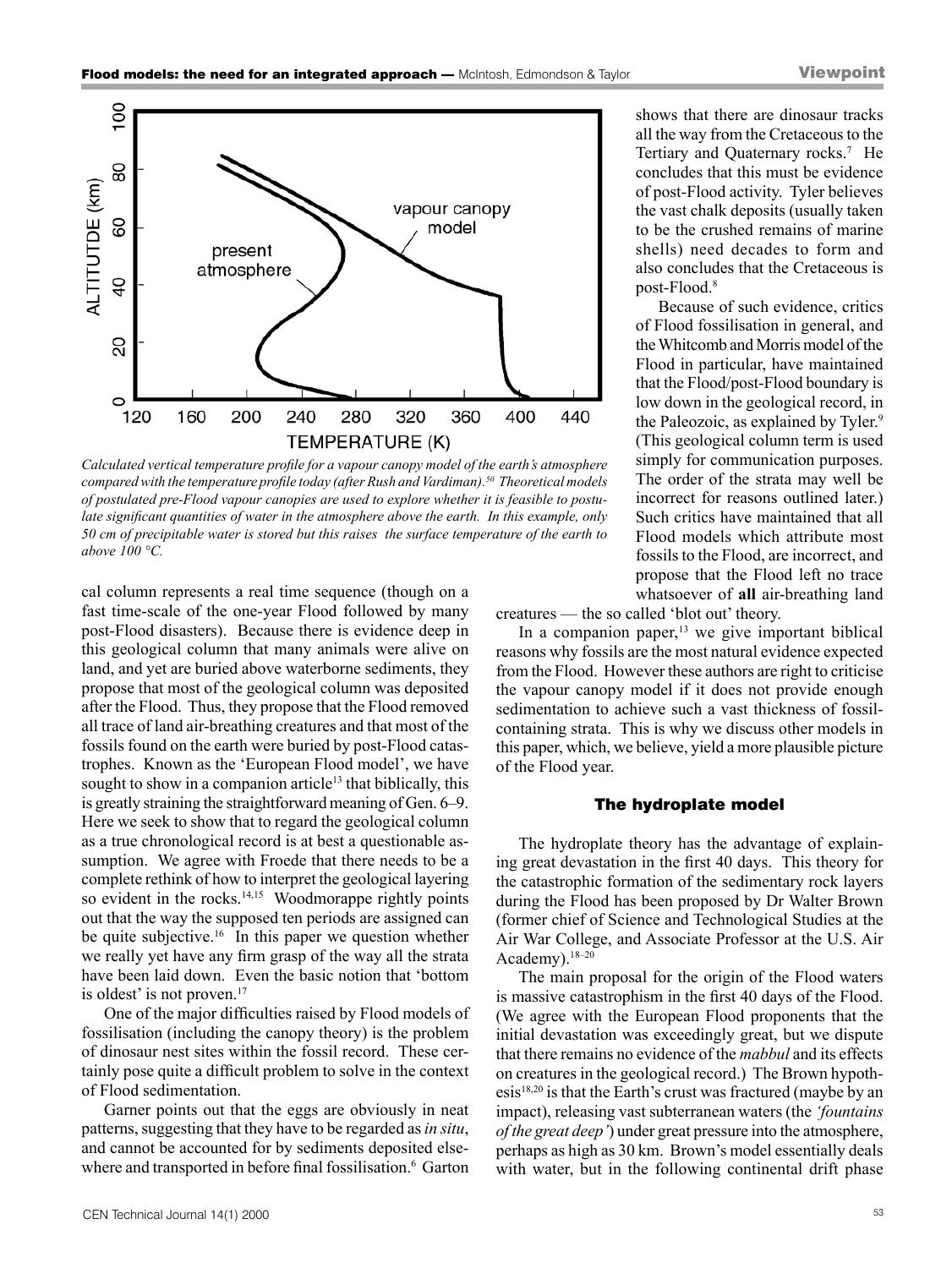includes volcanic activity<sup>21</sup> as a result of the fast tectonic movement caused by the widening rupture in the earth's crust. Thus he states:

*'In some regions, the high temperatures and pressures formed metamorphic rock. Where this heat was intense, rock melted. This high pressure magma squirted up through cracks between broken blocks, producing other metamorphic rocks. Sometimes it escaped to the earth's surface producing volcanic activity and "floods" of lava outpourings such as we see on the Columbia and Deccan Plateaus. This was the beginning of the earth's volcano activity.* '22

# Brown states further:

*'Shifts of mass upon the earth created stresses and ruptures in and just beneath the earth's crust. This was especially severe under the Pacific Ocean, since the major continental plates all moved toward the Pacific. The portions of the plates that buckled downward were pressed into the earth's mantle. This produced the ocean trenches and the region called the "ring of fire" in and around the Pacific Ocean. The sharp increase in pressure under the floor of the Pacific caused ruptures and an outpouring of lava which formed submarine volcanoes called seamounts.'*<sup>23</sup>

Thus the initial rupture of the earth's crust under this view would hurl rocks and sediments in gigantic muddy fountains of water which then lead to intense precipitation (consistent with Gen. 7) for the 40 day period. These fountains would eventually be followed by many large volcanic eruptions in the 'Ring of Fire' around the Pacific, all with the force of Krakatoa. This volcano exploded in 1883 sending rocks and dust into the atmosphere to a height of 55 km. The explosion was so intense that it could be heard 4,600 km away. Dust fell at a distance of 5,327 km ten days after the explosion, $24$  and a tsunami (tidal wave) 30 metres high travelled right across the Indian Ocean at 720 km/h.25 Similarly, during the Flood, on top of the water borne sediments, and sometimes mixed with them, vast layers of magma would be poured out or catastrophically exploded into the atmosphere.

The rain in the first 40 days of the Flood involved not only the return to the earth of the jets of superheated steam ejected into the atmosphere (which would partly fall as hail and snow), but great quantities of rock debris as well. Many fossils could have formed within the first few weeks of the Flood in this model. In the next 110 days, further vast layering, scouring and re-layering of the continents would occur under the ravages of the Flood waters. The final catastrophic drainage of the waters occurred at the end of the continental drift phase when, after massive tectonic upheaval, the land eventually re-appeared as the earth's crust found a new equilibrium. It is significant that Gen. 8:3 speaks of the waters *'returning from off the earth'* (literally '**going and returning**' in the Hebrew).

Some have criticised the rupture phase of the hydroplate model with its vast quantities of hot steam ejected at enormous speeds into the atmosphere, causing immense rainfall. However, the 'explosive mixing of water and lava'10 targeted by these objections, is very possibly how the *'windows of heaven'* were opened as described in the Flood account.

Within the context of the hydroplate model, it is entirely feasible that many creatures would flee in vain to survive. We would expect to find fossil evidence of this, such as tracks in mud subsequently covered quickly by sediment.26 Furthermore, since it was a full year before Noah came out of the Ark, there is certainly room within the Genesis account for some late-Flood and post-Flood disasters as the waters receded. Thus the Grand Canyon may well have been formed when a vast natural inland lake (left behind after the Flood receded) burst its banks and scoured out the canyon. In this process, vast quantities of silt and debris would be carried to the Pacific coast-line.<sup>27</sup> Brown,<sup>18</sup> describing the aftermath of the hydroplate catastrophe, agrees with Austin that the Grand Canyon formed in this way. The Toutle Canyon was observed to form catastrophically in a similar manner, but on a much smaller scale, after the Mount St Helen's eruption in 1980. Such catastrophic processes may account for the burrows of small marine creatures in



*Recoil phase of the hydroplate model for the geological events of the flood (from Brown).<sup>51</sup> Rupture of the crust allows steam and sediment to be ejected as a fountain into the atmosphere, returning to the earth as rain. The continents start to move apart.*

rocks at one horizon, but which are now covered by further sediments.

## Catastrophic plate tectonics and runaway subduction

The theory of catastrophic plate tectonics (CPT) was initiated by Baumgardner,<sup>28</sup> and later developed in conjunction with other creation scientists.<sup>29</sup> Reed *et al.* provide a good review of plate tectonics as interpreted within a catastrophic framework, <sup>30</sup> but make the point in their conclusions that the original driving mechanism behind continental plate displacement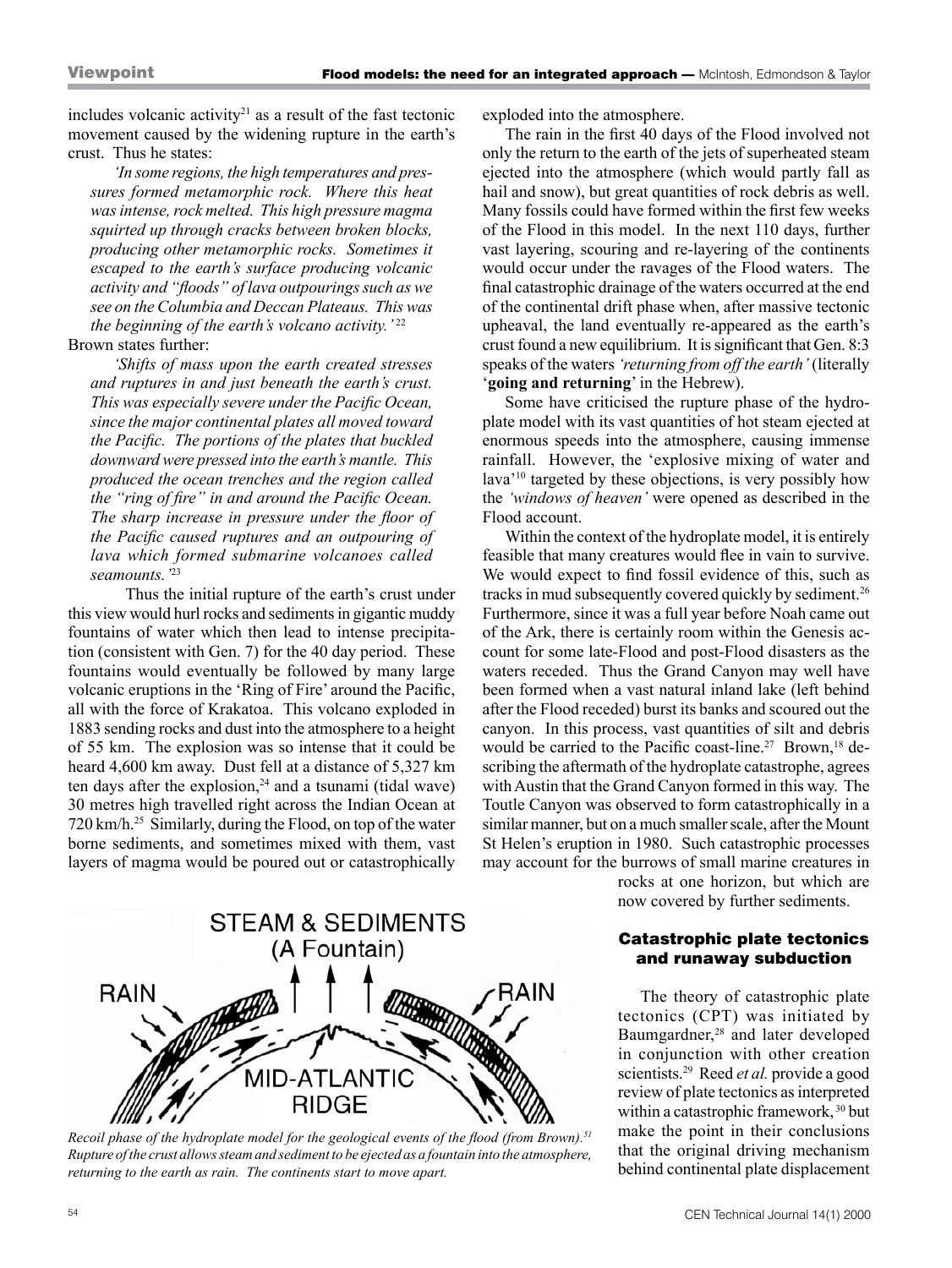and subduction is not known. CPT theory starts with the assumption that the Flood was initiated when slabs of oceanic crust broke loose and subducted along thousands of kilometres of pre-Flood continental margins. It is suggested that subducting slabs of material locally deformed and heated the mantle, locally lowering its viscosity. With lowered viscosity, the subduction rate increased — and this in turn caused the mantle to heat up even more. This, it is argued, led to a thermal runaway instability, and allowed subduction rates of metres per second. Baumgardner shows



*Runaway subduction of the oceanic plate into the earth's mantle drives metres-per-second motion of the rigid lithospheric plates in the catastrophic plate tectonic model of the Flood.*

that rapid, large-scale subduction would furthermore initiate global-scale flow of the mantle beneath the earth's crust. This in turn would cause strong convection currents in the earth's outer core and explain how geomagnetic reversals took place.31,32 Magnetic reversals of course had been thought to have taken place slowly over millions of years on the evolutionary geological timescale. However, the extension by Humphreys of the CPT theory of Baumgardner to account for the earth's magnetism gives an underlying cause for the quick reversals. In that evidence for rapid reversals has been discovered in thin lava flows, the magnetic field deductions from CPT theory gives considerable confidence in the theory of continental plate collision and subduction as being a primary mechanism for major global upheaval during the Flood.

It is only recently that the implications of the mathematical modelling of CPT have been successfully understood. It was necessary to solve numerically the stiff partial differential equations governing the behaviour of silicate rock material, taking full account of the large dependence of effective rock viscosity on temperature and strain rate. The highly nonlinear relationship between viscosity and stress implies that the effective viscosity decreases sharply once the material is subjected to a strong shear stress. This liquefying effect increases dramatically as the temperature increases, even though it may only be at 60% of its melting temperature. An important feedback mechanism then comes into play. As the cold upper boundary layer of the earth's mantle sinks into the hot mantle underneath (due to the liquefying stress), it heats the mantle locally. This reduces the viscosity even further, thus allowing the plate to sink faster. The two effects (strong shear stress and the peeling away of the upper cool boundary of the mantle) effectively reinforce each other, and consequently thermal runaway begins. As Baumgardner states in his paper:

*'A compelling logical argument in favor of this* 

*mechanism [subduction] is the fact that there is presently no ocean floor on the earth that predates the fossiliferous strata. In other words all the basalt that comprises the upper five kilometers or so of today's igneous rocks has cooled from the molten state since sometime after the Flood cataclysm began.'* <sup>28</sup>

He then asks where the pre-Flood seafloor went. The model convincingly suggests the answer that the original sea-floor was catastrophically subducted, so that we now have a relatively new sea-floor — formed as igneous flows from the earth's mantle deposited in very thick (five kilometres or so) layers at the bottom of the present-day oceans.

The hydroplate theory previously discussed and CPT are usually regarded as mutually exclusive. But this need not be so. There is considerable room for volcanic activity during the continental drift phase of the hydroplate theory.33 The breaking of the earth's crust (possibly by an impact) may well have released large volumes of subterranean waters into the atmosphere, and led to the rapid movement of the broken continental plates from the impact centre. Subsequently, a subduction mechanism may then have taken over from the initial catastrophe, driving continuous upheavals in the earth's mantle under the seas, and sustaining the disaster for the rest of the Flood year.

# The importance of research in sedimentology

Guy Berthault has produced some landmark research into sedimentology. First on a small scale, but more recently on a larger scale, he has studied the deposition of heterogeneous mixtures from flowing water.<sup>34</sup> His results indicate that different sediment layers do not deposit one after the other in a vertical direction, but all at the same time horizontally.<sup>35</sup> Applying these findings to the Grand Canyon, the different layers would have been deposited under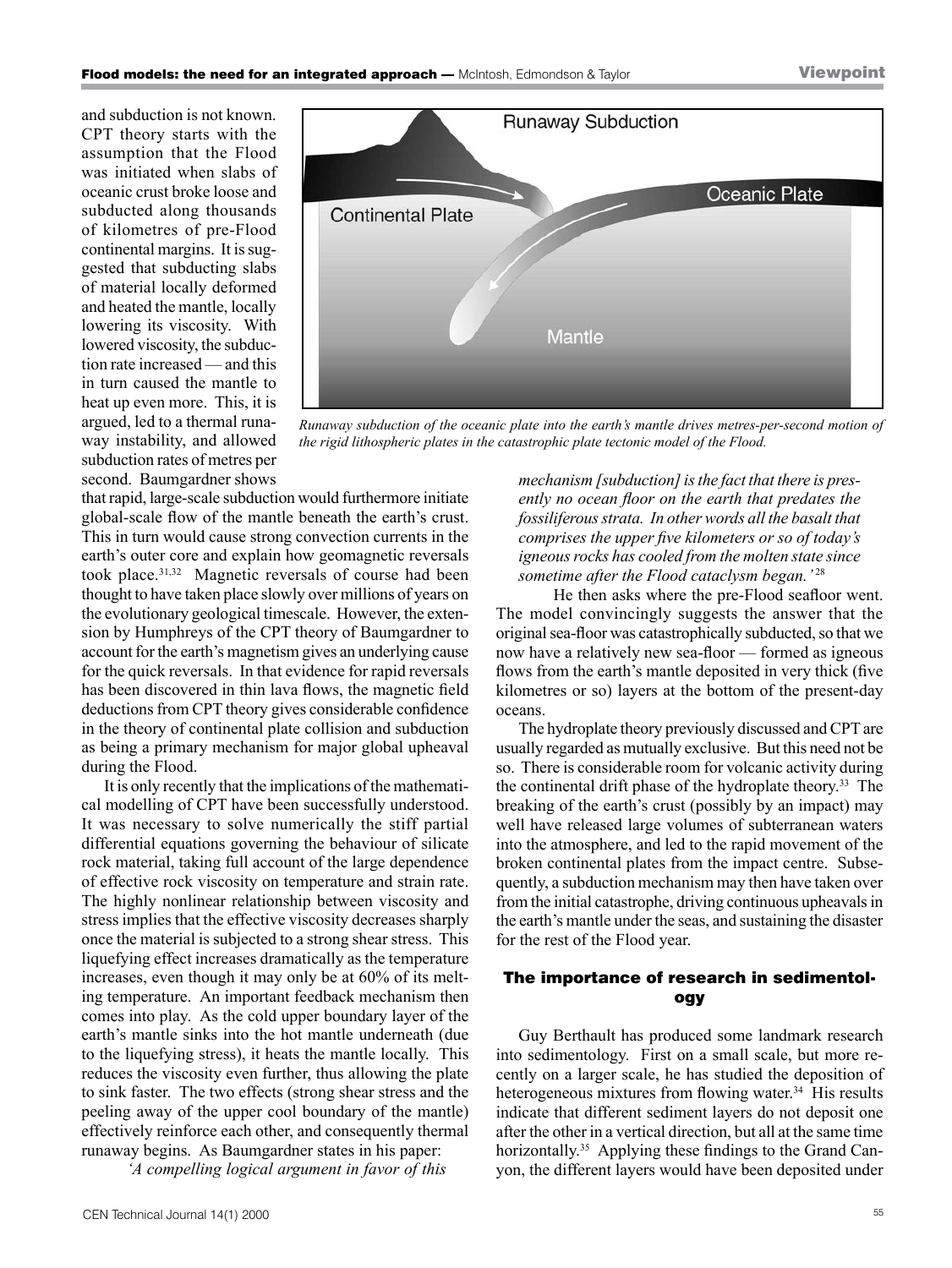strong water currents and laid down horizontally, *not* vertically. Thus many of the layers of the canyon would have been deposited simultaneously, and do not necessarily represent different periods of time. If proved, this has immense implications for the whole theory of sediment formation world-wide. Clearly we must avoid saying that all sediments were laid down this way. The vast coal seams would be one example of deposition in a non-flowing environment. However Berthault's sedimentology experiments have overturned previous belief that layers form one after the other in stages. Such surprising results may help us understand why the apparent order of the so-called geological column is reversed in some parts of the world.

Furthermore it is interesting to note that the preliminary results of the work by Baumgardner and Barnette support Berthault's basic premise.<sup>36</sup> They considered the simplified problem of a shallow, homogeneous and inviscid fluid (water) flowing over a rotating sphere. Their fully transient solution to this problem produced some unexpectedly fast flowing regions of strong cyclonic gyres with velocities of 40–80 m/sec. The effect of such fast flowing currents on deposits of material carried with the water is not yet understood, but this shows that there is a great deal to be done with heterogeneous flows where the shallow water assumption is lifted. Generic studies, both experimental and numerical, are needed.

A method for classifying rock formations without direct appeal to the geological column (with collapsed time-scales) has been proposed by Walker.<sup>37</sup> This method advocates different types of flood formations as the waters rose and subsided. The hydroplate method or Baumgardner's approach can both be used as possible driving mechanisms for the Flood within such a classification.

## A possible Flood fossilisation scenario

It is vital to remember that no one theory is probably entirely adequate to reckon with all the data, but nevertheless, one can speculate about possible answers to perceived problems. For example, Garner has rightly pointed out the difficulty with certain basalt flows appearing 'late on' in the supposed geological column.<sup>38</sup> Since these seem to require a sub-aerial environment, one can understand his conclusion that the post-Flood boundary must be earlier than the basalts. Thus with the water drained from the land, the subsequent volcanic activity in the Mesozoic and Cainozoic would be sub-aerial. But if we accept the hydroplate model of the initiation of the Flood, then the first 40 days would involve immense destruction consistent with the Paleozoic (some even include most of the Precambrian<sup>39</sup>) record. The waters of the oceans were still rising, parts of the land were still not covered entirely by water — there may even



*Temperature profiles associated with subduction of oceanic slab into the mantle of the earth (from Baumgardner).52 Computer models of the earth's mantle demonstrate the conditions that would be necessary to initiate runaway subduction.*

have been a brief lull. Certainly this is not inconsistent with the account in Genesis 7:17–24. In the next 110 days, immense volcanic upheaval occurred on the land masses, but still not all the land was finally covered. At the same time, upheavals of the land masses were also occurring, so that some of the land that had been covered was exposed, albeit briefly — of the order of weeks.

It is conceivable that dinosaur tracks could have been made in this time. Garton rightly points out that these dinosaur tracks go right through the Mesozoic and into the Cainozoic.7 Under our scenario, tracks in the Mesozoic are consistent with ground still being available at the late stage of the 150 days. Some tracks may already have been made earlier, just after the 40 days' initial onslaught, and then pushed upwards when the mountains rose. Similarly, tracks showing no sign of chaotic motion in the Pyrenees in Spain<sup>40</sup> may also be at the late stage of the 150 days, again pushed upwards as the mountains rose. Finally the waters with vast amounts of debris and sediment overpowered these large creatures which, not surprisingly are buried in the same part of the strata as the later tracks and usually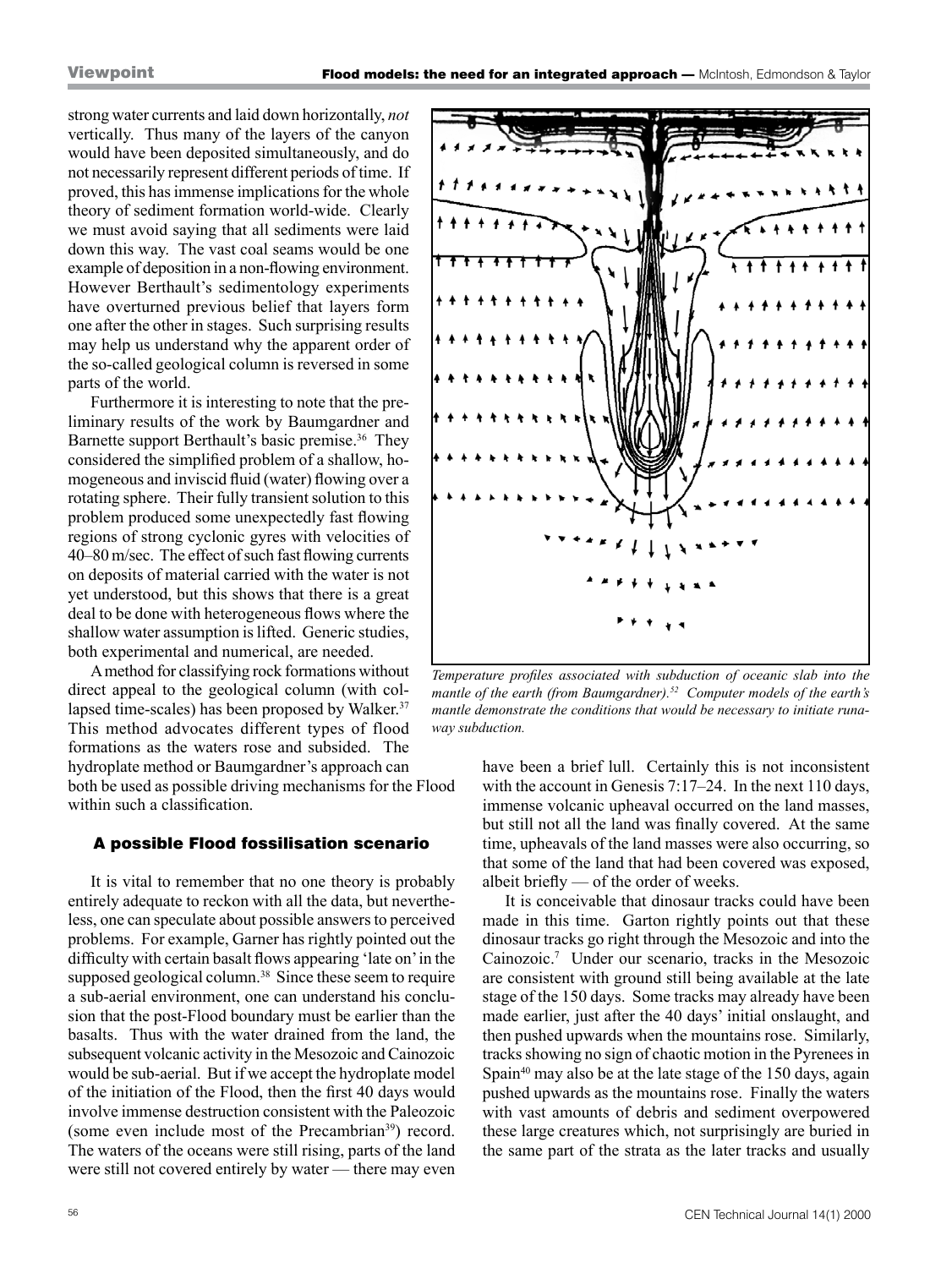'higher' up the column. We do not claim that such a scenario explains everything. There is a vast amount of work still to be done to understand the mechanisms involved. But we suggest that a willingness to expect and look for the unusual is always important for advance in scientific research.

# Dinosaur tracks and nests during the Flood?

Egg-laying by dinosaurs in Mesozoic strata,<sup>6</sup> well above what appears to be the initial fossils of marine creatures in the lower strata, challenges the view that most of the fossils were formed by the Flood. Robinson gives further evidence of other apparently *in situ* fossils including plant roots in the Jurassic as well as marine fossils apparently *in situ* right up through Cretaceous into Tertiary rock.<sup>11</sup> Robinson argues against the vapour canopy model, stating:

*'The sudden death of the dinosaurs and other animals at the end of the Cretaceous is a phenomenon for which the received Flood model [i.e. the vapour canopy model of Whitcomb and Morris] has no explanation.'*<sup>41</sup>

However, the model suggested by Robinson, Garner, Garton and others involving many post-Flood catastrophes gives no real answer either to the sudden death of dinosaurs in the Cretaceous. Their post-Flood fossilisation hypothesis, in our view, becomes a serious scientific problem.

Marine fossils are found high up in mountains in the Alps, often deposited with great violence (as suggested by the Jurassic marine fossils at lower altitude on the North East Coast of Yorkshire near Whitby). The burial of large dinosaurs, by their thousands in Alberta and Montana,<sup>6</sup> South Dakota, Kansas and Colorado<sup>42</sup> with vast continental sedimentation (in some places thousands of feet thick) would not be possible without causing gigantic upheaval in other parts of the earth. It seems inconceivable that post-Flood disasters could deposit such thick strata without causing violent effects all round the world. The scale, depth and the sheer number of fossils argues strongly that these must be part of the Flood. Rather than forcing the interpretation of *mabbul* to mean the removal of all possible evidence of any creatures (the 'blot out' theory — to allow suggested post-Flood activity), it seems wiser to question whether we have properly understood the scientific evidence.

In his article, Robinson states that Oard's post-Cretaceous model for the Flood/post-Flood boundary is '*not a straightforward interpretation of Scripture'.* 43 He argues that the position on the geologic column whereby the Flood killed the dinosaurs is '*a paradigm constraining the interpretation of Scripture'.* However, the alternative position he advocates, of entirely blotting out all animal remains without trace is, in our view, forcing a tenuous meaning on the word *mabbul*. This and the requirement of post-Flood disasters on a continental scale are leading to a much greater difficulty in the natural interpretation of Scripture.

We suggest that the burial of the dinosaurs by Flood waters is consistent with the evidence. We have suggested, as one option, that the dinosaurs and their nests were buried late in the Flood. Other scenarios could be possible. For example, sea creatures may have been buried by vast submarine landslides,<sup>44</sup> which were then pushed above sealevel in the first few days of the Flood. At the same time, sediments containing dinosaurs buried in the early stages of the Flood may have then been transported only a short distance across the newly exposed submarine deposits. It seems clear that some dinosaurs must have been buried by catastrophic waterborne sediment, at least in the case of the Mongolian examples of burial in the Cretaceous layers.<sup>45</sup>

A third option, and possibly the most plausible view, for the occurrence of dinosaur tracks late in the strata is that advocated by Garton.<sup>46</sup> He suggests that large creatures (including dinosaurs) were trapped in the floating Carboniferous forests. The evidence for these vast islands of vegetation carried by the heaving seas seems to be particularly strong.47 Garton maintains that these creatures swarmed the inhospitable land in the final stages of the Flood. (In that he allows a few creatures to have survived the first 40 days, we presume he does not regard the 'blotting out' to be fully comprehensive.) This option explains the apparent anomalies and suggests that there may have been some protection from the initial inundation from above in the early stages of the Flood. Scheven's excellent work on floating mats of vegetation seems to explain the Carboniferous coal measures very ably. It is conceivable that as these mats struck land, the continued pounding of the seas as the waters rose to their maximum height could cause violent deposition of sediments with vast ocean waves criss-crossing the continents. The waters at this stage were not necessarily tranquil. In fact, this is most unlikely. Great geological activity seems to have been going on still, even though the rains had stopped. The bringing up of the mountains and the sinking of the valleys (Psalm 104:8 *'The mountains ascend, the valleys descend'*) occurred immediately after the earth was finally covered (Psalm 104:6).<sup>48</sup>

It is therefore entirely conceivable that further giant mudslides trapped the dinosaurs as the rafts struck land in the final stages of the 150 days, or that some escaped onto land, only to be buried as the rising waters finally covered the land. The burial of birds in the later strata is all consistent with the final stages of the 150 days, where no land was available.

## Conclusion — an integrated approach needed

It is important that all scientific disciplines be utilised to understand the possible processes of the Flood. It is not only geology that should be considered. Hydrodynamics also must play a part in understanding sedimentation processes. Berthault has rightly stated *'Determination of initial hydraulic conditions from sedimentary structures, result-*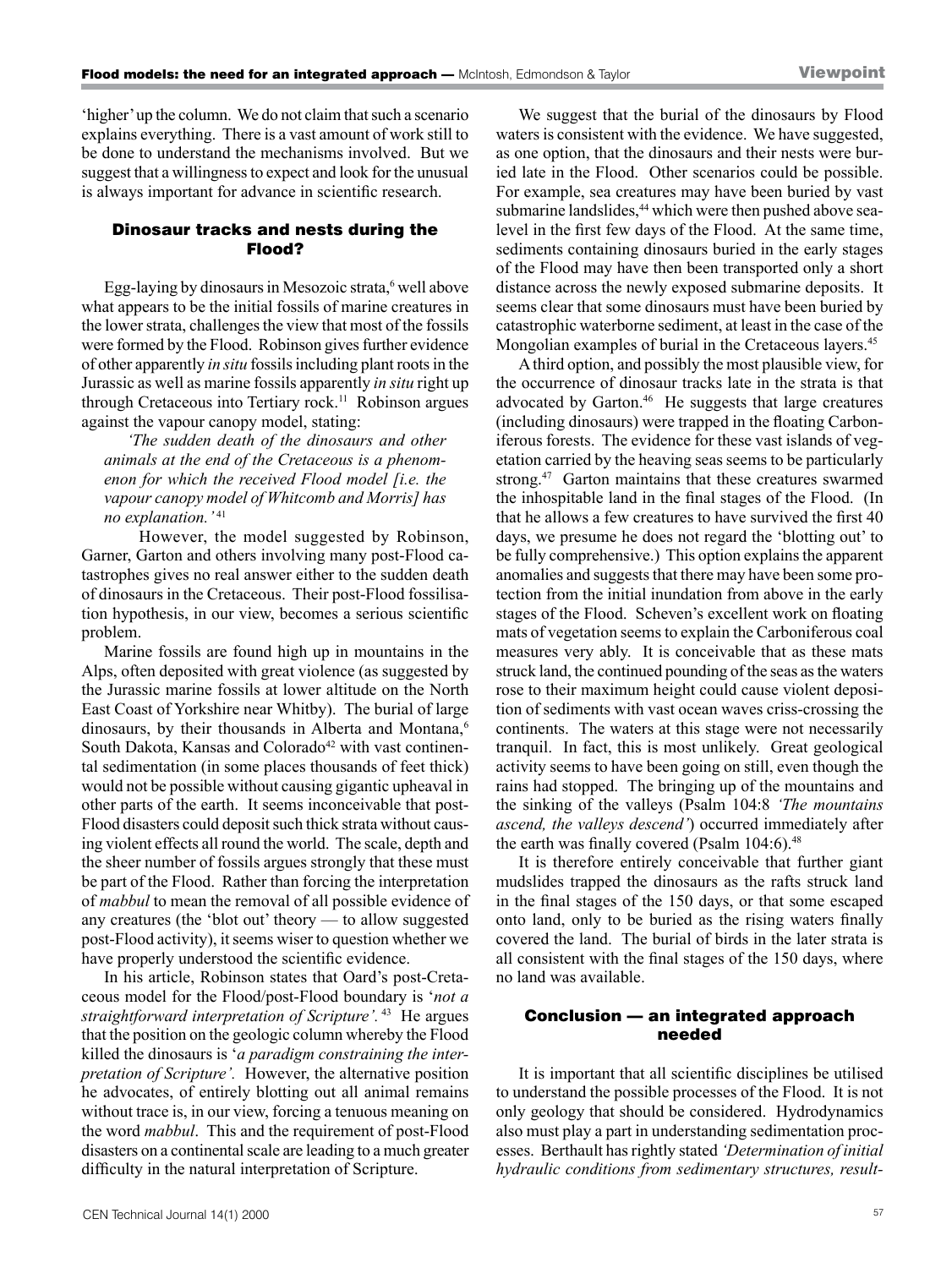*ing from sedimentological data is, therefore, a research priority.'*<sup>49</sup> Today, in the experience of the lead author (in fluid dynamics and thermodynamics research), a **multidisciplined** approach is usually needed before scientific advances can be made in the understanding of complicated and unusual phenomena. Progress is not generally possible when it is insisted that only experts of one discipline can solve the underlying physics of a particular problem.

The modelling of the flow of heterogeneous mixtures with the full laws of conservation of energy, mass, momentum, is one of the greatest challenges that computational fluid dynamics has faced. A very careful and thorough approach is demanded when the particle size of the material carried with the water varies widely. The problem involves materials of different densities, different viscosities, with very large variations in local Reynolds number (convection divided by viscous diffusion) and hydraulic conditions. Furthermore, boundary layers have to be modelled with particular attention to the possible change from turbulent to laminar flow. The experiments of Berthault have already clearly shown that surprising lamination can occur in the sediment deposits from such flows. These conditions now need to be modelled by fluid dynamicists and mathematicians, so an understanding of the larger picture can emerge by carefully constructed mathematical models.

On the larger scale modelling of solid earth geophysics, we acknowledge the impressive work already under way with the investigations of Baumgardner and Barnette.<sup>36</sup> Interaction between geologists and other scientists (particularly those researching in fluid dynamics), is essential if there is to be progress in Flood geology, beyond (the not unnecessary) basic description of what rocks and fossils are found at particular locations. Only as there is greater *interaction* between the relevant scientific disciplines will some of the unanswered problems of the biblical Flood models be solved.

#### **References**

- 1. Whitcomb, J.C. and Morris, H., *The Genesis Flood,* Presbyterian and Reformed Publishing Company, Phillipsburg, 1961.
- 2. Whitcomb, J.C., *The World that Perished,* Revised Edition, Baker, 1996.
- 3. Dillow, J.C., *The Waters Above: Earth's Pre-Flood Vapour Canopy,* Revised Edition, Moody Press, Chicago, 1982.
- 4. Milton, R., *The Facts of Life Shattering the Myth of Darwinism,* 4th. Estate, London, pp. 85–86, 1992.
- 5. Trewin, N.H., Mass mortalities of Devonian fish the Achananas Fish Bed, Caithness, *Geology Today,* pp. 45–49, Mar/April, 1985.
- 6. Garner, P., Where is the Flood/post Flood boundary? Implications of dinosaur nests in the Mesozoic, *CEN Tech. J.* **10**(1):101–106, 1996.
- 7. Garton, M., The pattern of fossil tracks in the geological record, *CEN Tech. J.* **10**(1):82–100, 1996.
- 8. Tyler, D.J., A post-Flood solution to the chalk problem, *CEN Tech. J.* **10**(1):107–113, 1996.
- 9. Tyler, D.J., Flood models and trends in creationist thinking, *Creation Matters* **2**(3), 1997.
- 10. Robinson, S.J., Was the Flood initiated by catastrophic plate tectonics? *Origins* **21**:9–16, 1996.
- 11. Robinson, S.J., Can Flood geology explain the fossil record? *CEN Tech. J.* **10**(1):32–69, 1996.
- 12. Other objections to the vapour canopy model concern the latent heat of such vapourisation — see Vardiman, L., An analytical young-earth flow model of the ice sheet formation during the 'ice age'; in: *Proceedings of the Fourth International Conference on Creationism,* Pittsburgh Pennsylvania, pp. 561–568, 1994, and Vardiman, L., A conceptual transition model of the atmospheric global circulation following the Genesis Flood; in: *Proceedings of the Fourth International Conference on Creationism,* Pittsburgh Pennsylvania, pp. 569–580, 1994.
- 13. McIntosh, A.C., Edmondson, T. and Taylor, S.C., Genesis and catastrophe: the Flood as the major biblical cataclysm, *CEN Tech. J.* **14**(1):101–109, 2000.
- 14. Froede, C.R., Sequence stratigraphy and Creation geology, *Creation Res. Soc. Quart.* **31**(3):138–147, 1994.
- 15. Froede, C.R., A proposal for a Creationist geological timescale, *Creation Res. Soc. Quart.,* **32**(2):90–94, 1995.
- 16. Woodmorappe, J., The geologic column: does it exist? *CEN Tech. J.* **13**(2):77–82, 1999.
- 17. Berthault, G., *Experiments in Stratification,* Sarong Productions, Jersey, video, 1999.
- 18. Brown, W., *In the Beginning: Compelling Evidence for the Creation and the Flood,* 6th (special) edition, Centre for Scientific Creationism, Phoenix, Arizona, 1996.
- 19. Selbrede, M.G., Dr Walt Brown's Hydroplate Theory, *Chalcedon Report* (Sept.), pp. 37–45, 1998.
- 20. Brown, W., *The Young Age of the Earth,* Alpha productions, video.
- 21. Brown, Ref. 18, pp. 86–92.
- 22. Brown, Ref. 18, p. 88.
- 23. Brown, Ref. 18, p. 91.
- 24. McWhirter, N. (ed.), *Guinness Book of Records,* Guinness, London, p. 61, 1983.
- 25. Whitcomb and Morris, Ref. 1, p. 264.
- 26. Morris, J.D., *The Young Earth,* Master Books, p. 95, 1994.
- 27. Austin, S.A., *Grand Canyon: Monument to Catastrophe,* ICR, Santee, California, 1994.
- 28. Baumgardner, J.R., Runaway subduction as the driving mechanism for the Genesis Flood, in: *Proceedings of the Third International Conference on Creationism,* Creation Science Fellowship, Pittsburgh, Pennsylvania, pp. 63–76, 1994.
- 29. Austin, S.A., Baumgardner, J.R., Humphreys, D.R., Snelling, A.A., Vardiman, L. and Wise, K.P., Catastrophic plate tectonics: a global Flood model of Earth history; in: *Proceedings of the Third International Conference on Creationism,* Creation Science Fellowship, Pittsburgh, Pennsylvania, pp. 609–622, 1994.
- 30. Reed, J.K., Bennett, C.B., Froede, C.R., Oard, M.J. and Woodmorappe, J., An introduction to modern uniformitarian and catastrophic plate tectonic concepts, *Creation Res. Soc. Quart.* **33**(4):202–210, 1996.
- 31. Humphreys, D.R., Has the earth's magnetic field flipped? *Creation Res. Soc. Quart.* **25**(3):130–137, 1988.
- 32. Humphreys, D.R., Physical mechanisms for reversals of the earth's magnetic field during the Flood; in: *Proceedings of the Second International Conference on Creationism,* Creation Science Fellowship, Pittsburgh, Pennsylvania, pp. 129–142, 1990.
- 33. Brown, Ref. 18, pp. 82–92.
- 34. Berthault, G., Genesis and historical geology: a personal perspective, *CEN Tech. J.* **12**(2):213–217, 1998.